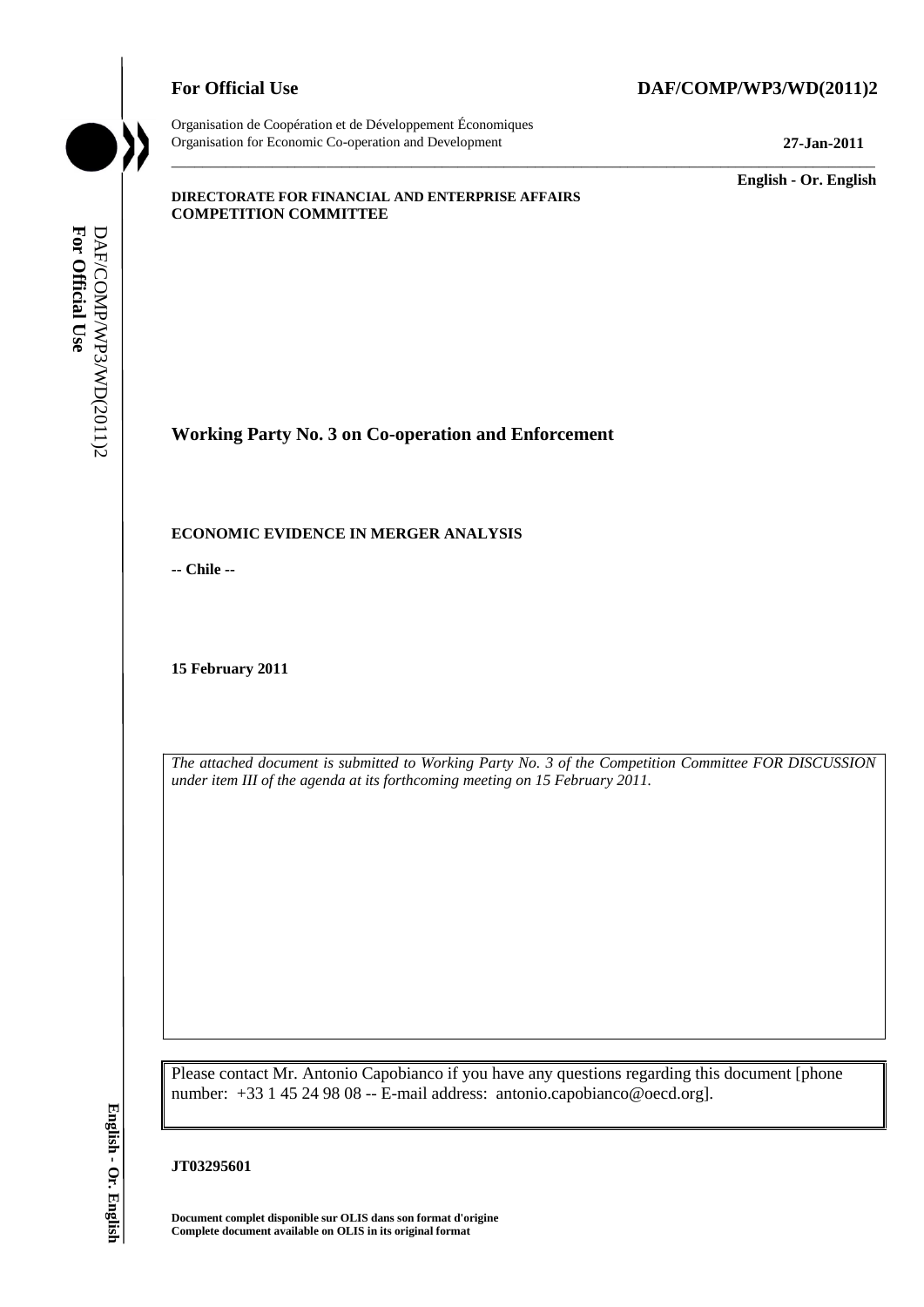# **1. Introduction**

1. The use of quantitative economic evidence in merger analysis has become increasingly important in Chilean merger review. This can be appreciated in both the content of Fiscalía Nacional Economica's (hereinafter "FNE") non-binding decisions (so-called reports) and guidelines, and the Competition Tribunal's (hereinafter "TDLC") judgments<sup>1</sup>.

2. However, the FNE has faced important obstacles to carry out quantitative analysis. First and foremost, relevant public information in Chile is scarce – information is mostly private. The FNE has faced difficulties in obtaining data from the merging parties and other third parties. In a number of occasions they have opposed to the FNE's information requests<sup>2</sup> and or delayed the submission of the requested data. When information has been actually received, it is usually unclear. Considering the number of case handlers within the agency, the informational asymmetry problem is difficult to overcome.

3. The difficulties have been partially surpassed by the adoption of different measures, such as the commission of external market studies to build data bases, the training of FNE's economists and the hiring of external economists when needed.

# **2. Legal Framework**

4. Chilean competition  $act^3$  (hereinafter "the Act") aims to promote and defend "free competition"<sup>4</sup>, ordering its application to the TDLC and the FNE. The Act does not contain any particular provision governing merger control. However, several sections provide the substantive basis for merger control by both the FNE and the TDLC.

5. Merger control in Chile comprises two alternative procedures<sup>5</sup>. First, there is the voluntary procedure. Merging parties can voluntarily submit their transactions to *ex ante* or *ex post* review before the  $TDLC<sup>6</sup>$ . There are incentives to submit transactions to the TDLC's review prior to its implementation<sup>7</sup>. The

- 4 "Free competition" is the wording used by Chilean law when referring to competition law.
- $5$  Arts. 3, 18 N°2 and 31 of the Act. The TDLC has issued instructions aimed at regulating the procedure in case of conflicting proceedings (adversarial and non-adversarial) regarding the same issue (*Auto Acordado N° 5/2004*) and about the information that parties must provide in these proceedings (*Auto Acordado N° 12/2009*), in order to provide guidance on its merger analysis.
- <sup>6</sup> There is no mandatory pre-notification system in Chile.

 $\mathbf{1}$ <sup>1</sup> The *Auto Acordado* N° 12/2009 lists the information that must be included when parties submit a merger for review before the TDLC.

<sup>&</sup>lt;sup>2</sup> Art. 39 h) of the Competition Act regulates a proceeding for opposition against information request: "(...) *Individuals and representatives of legal entities from which the National Economic Prosecutor needs information whose delivery may injury their interests or those of third parties may request the TDLC to dismiss the request totally or partially. This request must be justified and shall be submitted to the FNE*  within five days following the request this authority made, whose effects will be suspended from the *moment the relevant presentation is carried out. The TDLC shall hear and resolve said request at its next meeting, with an oral or written report from the National Economic Prosecutor, and its ruling shall not be subject to appeal;".*

<sup>&</sup>lt;sup>3</sup> Decree Law N° 211/1973 and its amendments, notably: Act N° 19.911/2004 which introduced institutional changes setting up the *Tribunal de Defensa de la Libre Competencia,* a specialized competition court and Act  $N^{\circ}$  20.361/2009 which increased the FNE's investigative powers when dealing with cartels and collusive agreements.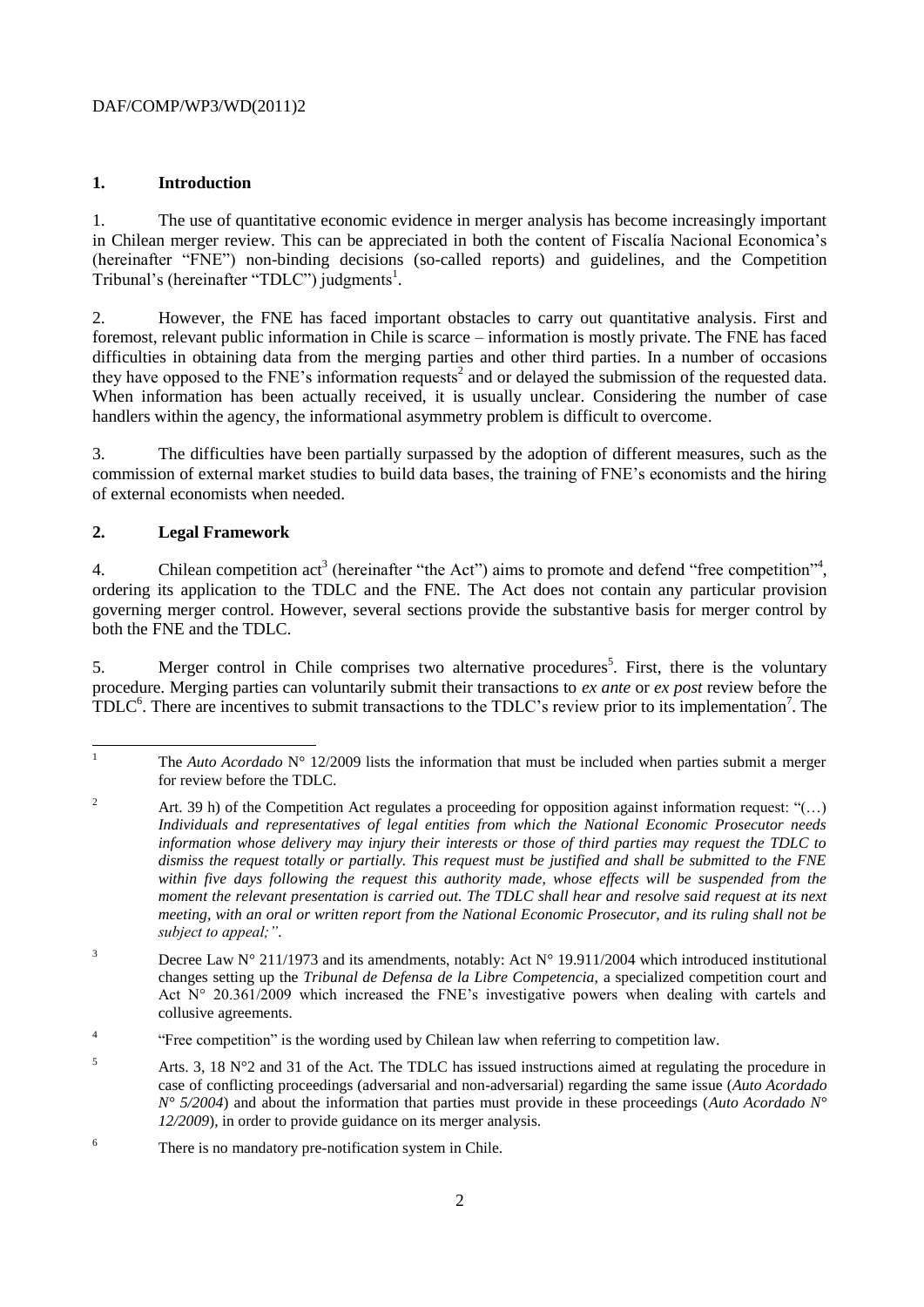FNE or any party with the right to make presentations in the proceedings may also request the TDLC's review. The TDLC may clear the merger, block it, or set conditions that the parties must comply with before the approval.

6. Secondly, there is an adversarial procedure. The FNE may file a complaint and request the TDLC the termination of *any* act or agreement that prevent, restrict or impede free competition, or have the potential of producing such effects. Mergers are certainly included.

# **3. Guidelines, procedures and tests applied**

# *3.1 Guidelines*

7. The FNE adopted Horizontal Merger Guidelines (hereinafter "Merger Guidelines")<sup>8</sup> in 2006. In 2009, the agency began to assess possible amendments to the Merger Guidelines, with the aim to better reflect current procedural practices, increase transparency, and incorporate changes that had taken place after 2006 – including developments in economic methods of analysis. During the course of this year the FNE plans to launch a consultation of the new draft of the Merger Guidelines.

8. The Merger Guidelines describe the proceedings, substantive assessment and the tests the FNE uses in merger cases.

9. The Hypothetical Monopolist Test is the method used to define the relevant market. However, whilst the FNE uses the reasoning of Hypothetical Monopolist Test, in most cases cross-elasticities are not calculated because of the lack of relevant data. Despite this shortcoming, there are some cases where econometric analysis has been actually used to define the relevant market. In addition (or alternatively), the FNE relies on the case-law.

10. The Merger Guidelines mention the use of Herfindhal Hirschman Index (HHI) for the calculation of pre- and post- merger degree of market concentration. The FNE presumes a merger is not likely to affect competition if the HHI does not vary within certain thresholds:

- If the HHI post merger is lower than 1.000
- If 1000<HHI<1.800 y ΔHHI<100
- If HHI>1.800 y ∆HHI<50

11. These thresholds are now under review. The FNE is analysing whether different thresholds would be more appropriate for a small economy like Chile.

12. The FNE has carried out and commissioned cross-sectional and time-series studies which relate concentration to price or price/cost margins and show the effects on prices of entry, exit or horizontal merger. The FNE has used these studies both to substantiate its arguments and challenge counterparties' arguments and economic studies.<sup>9</sup> In *Alvi/D&S*, the FNE used a model with panel data to estimate the

<sup>-&</sup>lt;br>7 Parties obtain several advantages from the preliminary review procedure, which do not consider submission fees. If the transaction is approved and the parties comply with the conditions that the TDLC sets, there will be no further liability. Also, after a non-adversarial proceeding begins, the FNE or a competitor or customer cannot initiate an adversarial procedure.

<sup>8</sup> "*Guía Interna para el análisis de Operaciones de Concentración Horizontales"*, October, 2006.

<sup>&</sup>lt;sup>9</sup> The cases mentioned in the next paragraph are further explained in section V below.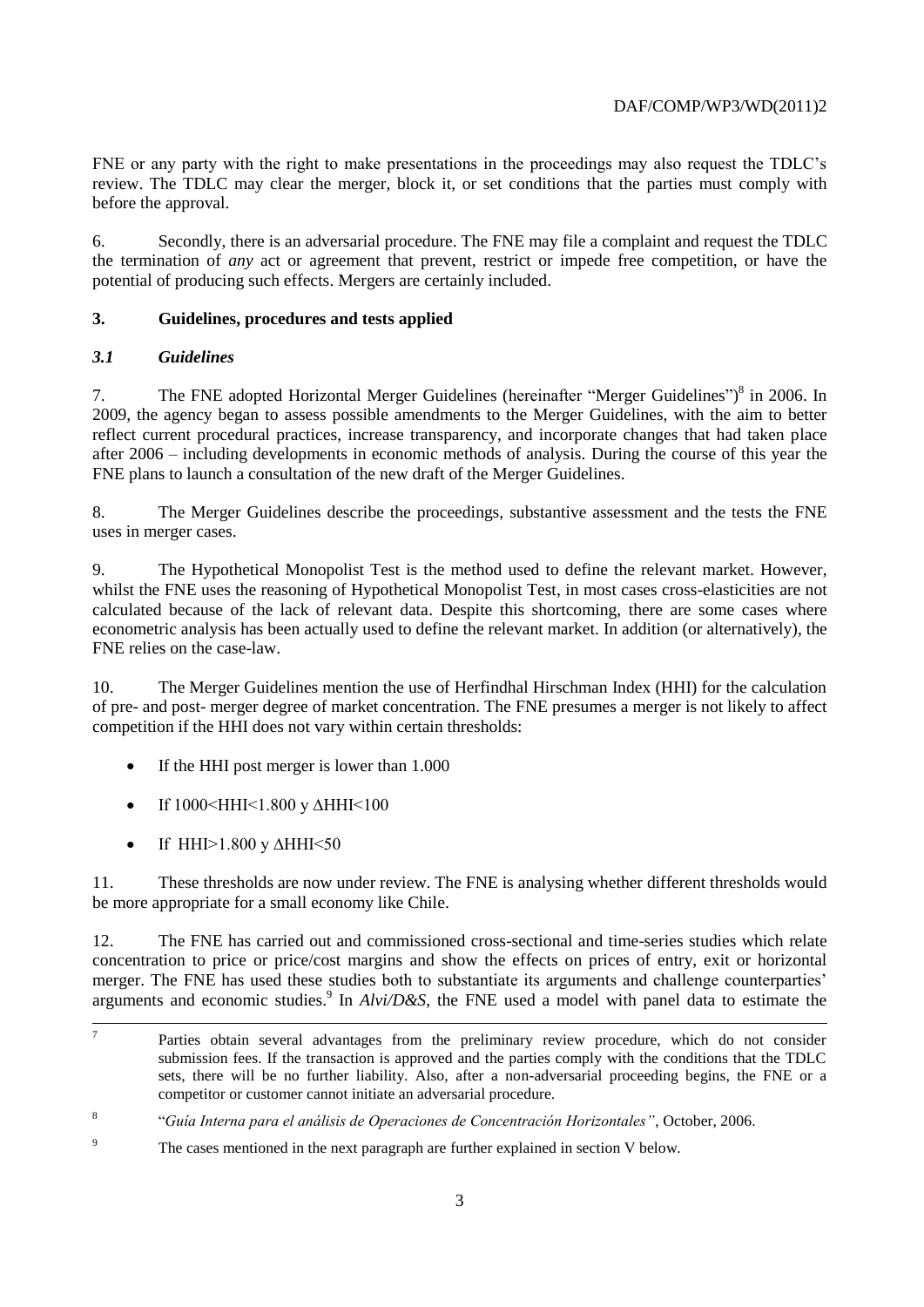effect that the presence of Alvi supermarkets had on prices of D&S (another supermarket chain). That is, the effect of entry and concentration on prices in the supermarket industry was measured. In *FNE vs. D&S*  and Cencosud<sup>10</sup>, the FNE commissioned an external economic study. The study developed a dynamic model with panel data in order to estimate how concentration affected prices.

13. Private parties also use economic analysis widely. In *D&S/Fallabella*<sup>11</sup>, parties presented crosssectional studies relating concentration to margins. Finally, in *Compañía Pisquera/Cooperativa Capel*<sup>12</sup> one of the parties presented a panel data analysis for market definition.

14. In *FNE vs. D&S and Cencosud* the FNE dealt with "creeping acquisitions", whereby big companies seek to expand their market power by buying up smaller operations<sup>13</sup>. The FNE's accusation was motivated by the aggressive growth strategy of both companies and not by a single acquisition.

15. The analysis of efficiencies has been performed under a qualitative perspective rather than a quantitative one. It is common practice to ask parties to quantify their efficiencies. However, the FNE considers that it is on the parties' burden to provide the agency with enough quantitative evidence to calculate efficiencies, so that they can be assessed in relation to the anticompetitive merger's effects. Unfortunately, in most cases parties do not submit the necessary data. Finally, the FNE's efforts are focused on the analysis of whether the argued efficiencies are feasible in practice and can be effectively passed on to consumers.

16. The FNE has not yet run coordinated effects tests based on models of repeated oligopolistic interaction. The FNE takes into consideration a number of elements which are based on economic theory, but they are mostly analysed from a qualitative, not a quantitative approach<sup>14</sup>.

 $10<sup>10</sup>$ "Requerimiento de la FNE contra D&S S.A. y Cencosud S.A." Case N° C 101-06 Ruled on May 8<sup>th</sup> 2008 by *Sentencia* N° 65/2008, latter appealed by Cencosud to the Supreme Court and terminated by a settlement approved by the Supreme Court on July  $24<sup>th</sup>$  2008. In this case the FNE carried out a quantitative analysis to demonstrate how the entry of a national chain of supermarkets affects prices in a certain location, versus the effects on prices by entry of a national chain via acquisition of a local chain.

<sup>11</sup> *"Consulta sobre Fusión de D&S y Falabella"* Case N° NC 199-07. Ruled on January 31 2008 by *Resolución* N° 24 /2008.

<sup>12</sup> *"Consulta de Compañía Pisquera sobre toma de control de activos de Cooperativa Capel"* Case N° NC 96-05, terminated on January 19th 2006 by *Resolución de término* N° 27/2006.

<sup>&</sup>lt;sup>13</sup> "Requerimiento de la FNE contra D&S S.A. y Cencosud S.A.": Sentencia N° 65/2008, appealed by Cencosud to the Supreme Court and resolved by settlement approved by the Supreme Court on July  $24<sup>th</sup>$ , 2008.

<sup>14</sup> Listed in the 2006 Merger Guidelines in point 5.2: *"a) The characteristics of the product, for example, the level of obsolescence, technology refresh, degree of differentiation, structure and changes in costs, which may facilitate or hinder the sustainability of coordination. For example, very homogeneous products facilitate coordination, while the opposite is true subject to frequent product innovation; b) The behavior of the parties, evidence of past coordination; c) The profitability of the parties, which may indicate that they have exercised or are exercising market power; d) The characteristics of the merged entity such as its economic and financial strength; e) The performance, profitability and competitive features, of the eliminated competitor. For example, the elimination of a strong, non-aligned or innovative, competitor; f) The performance, profitability and characteristics of the remaining competitors, which may indicate that market power has been exercised, that previous coordination has occurred and or that coordination would be convenient or sustainable. For example undertakings with exposition in multiple markets can be more easily disciplined; it is easier for the cartel participants to sanction the cartel member that deviates. g) Evolution of market shares, and h) The flow of information between competitors, market transparency".*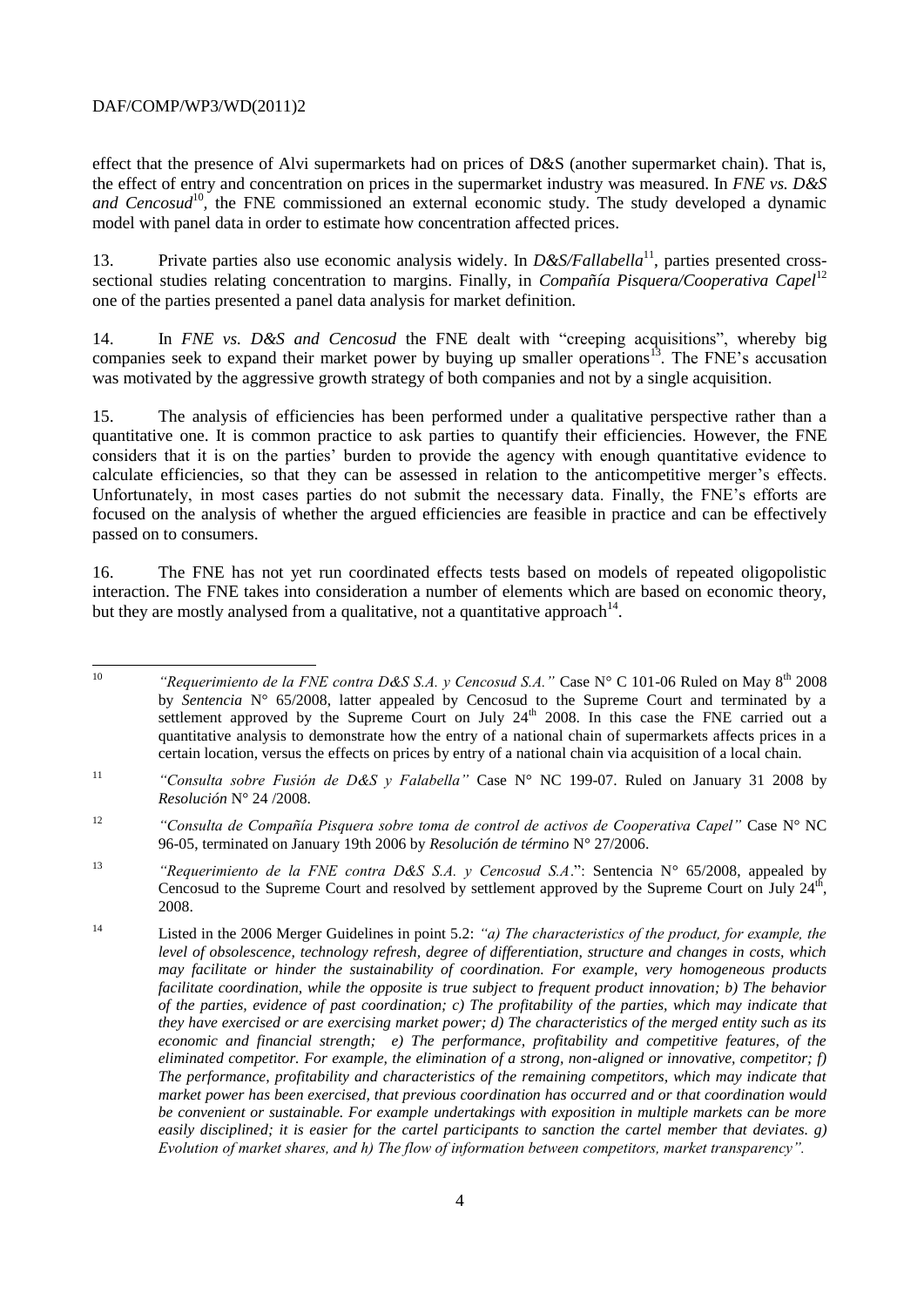17. The FNE is considering whether the application of the *Upward Pricing Pressure* ("UPP") test in horizontal mergers is appropriated. Up to date, the test has not been used in any merger investigation in Chile.

# *3.2 Relationship with parties' economists and the court economic assessment*

18. Given the design of the Chilean merger system, information exchanges between the FNE's economists and the parties' economists are quite low. However, a tighter relationship has been built when parties have approached the FNE – either because the FNE has opened an investigation *ex officio* or because they have requested the FNE to review the merger before submitting it for TDLC's approval.

19. Parties have a chance to replicate the economic analysis carried out by the FNE before the TDLC. With this purpose, the FNE makes available to the TDLC and parties the files that contain data and the economic models applied.

20. By law the TDLC is composed of three lawyers and two economists, and have a supporting staff that also includes economists. Being a specialised tribunal, the TDLC is well-prepared to perform economic analysis, considering the evidence, reports and records the FNE and the parties submit. The TDLC has been very careful in its assessment of quantitative evidence. In some cases it has even commissioned external economists to audit the databases and econometric reports that either the FNE or parties have presented.

21. The TDLC's final decision on a merger may be appealed to the Supreme Court. Although the Court has specialised chambers, none of them deals exclusively with economic matters. The constitutional and administrative chamber reviews competition law cases. Judges are "generalists", having no specific economic training. Thus, when a merger case reaches this stage, there may be difficulties in transmitting economic reasoning to the Court and hence less value or importance is given to empirical economic evidence. However, up to date the number of merger cases reviewed by the Court has been relatively low.

# *3.3 Access to and processing of data*

22. The FNE determines the data it needs depending on the specific case, the markets affected and the theory of harm applied to the case. Coordinated and non-coordinated effects are the risks more often considered in the analysis of a merger. If the FNE has more concerns regarding unilateral effects, it requests more information on prices and costs from the merging parties. If more there is more concern regarding coordinated risks, similar data is required, but additional and more specific information (such as daily prices during a long period, precise location of premises and others) may also be requested. Other particularities of the industry may need additional information.<sup>15</sup> As mentioned, parties' information may not be enough or timely delivered.

23. In occasions third parties have been reluctant to collaborate with the FNE's investigations. An example was *D&S/ Fallabella<sup>16</sup>*, where the FNE sent information requests to several banks and some of them presented an opposition to the  $TDLC^{17}$ .

 $15$ <sup>15</sup> For instance, if there have been periods of entry or exit of competitors, the FNE requests specific information of those periods in order to assess the likelihood of future entry or exit.

<sup>&</sup>lt;sup>16</sup> *"Consulta sobre Fusión de D&S y Falabella"* Case N° NC 199-07, Ruled on January 31<sup>st</sup> 2008 by *Resolución* N° 24/2008.

<sup>&</sup>lt;sup>17</sup> *Banco del Estado*'s opposition was ruled by the TDLC on June  $27<sup>th</sup>$ , 2007 by *Art.* 39 *h*) *Resolucion*  $N^{\circ}$  13/ 2007, the ruling confirmed the Banks obligation to provide information to the FNE and that Banco del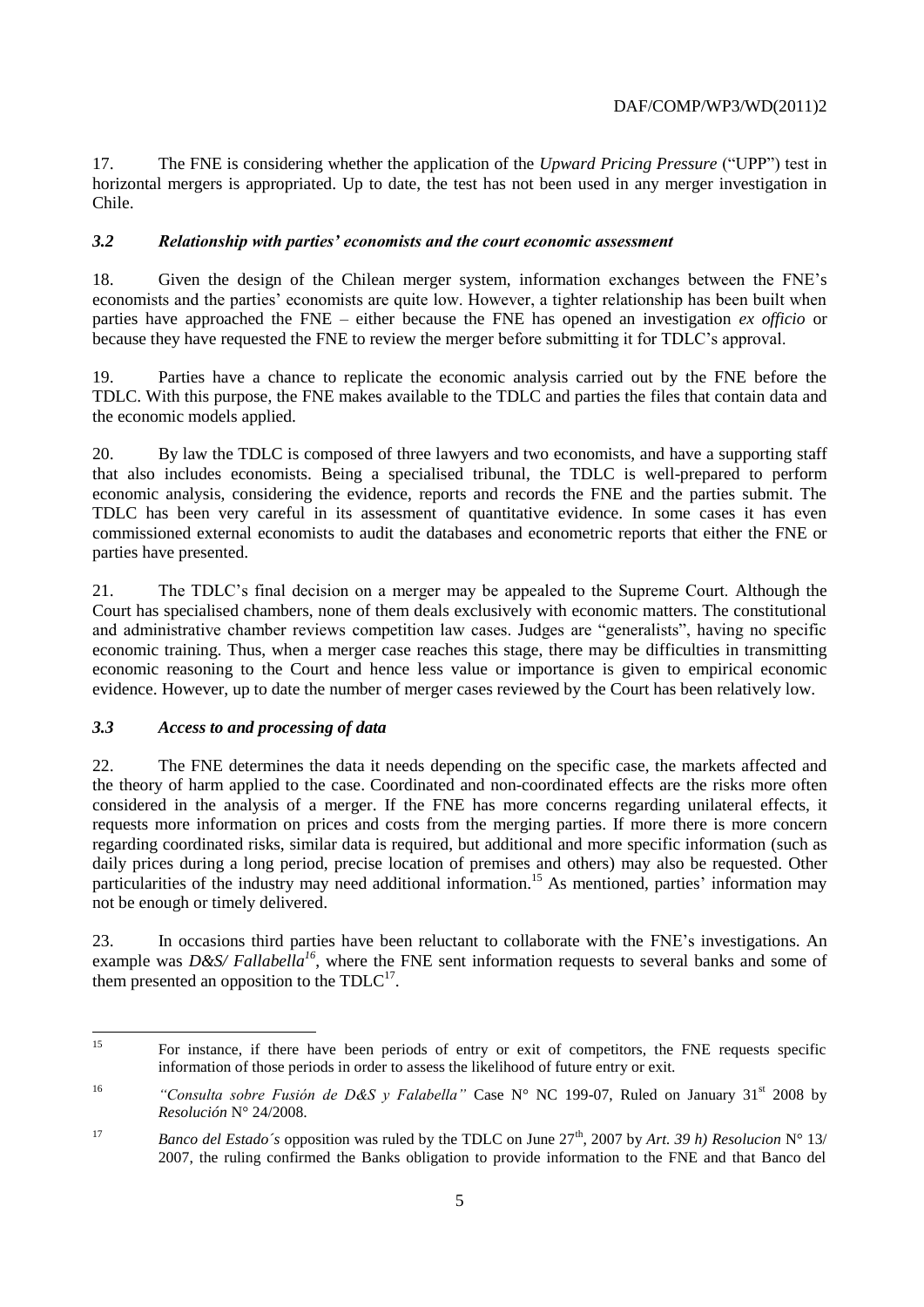24. A further difficulty is the obtaining of data from market research companies. For instance, in the same *D&S/ Fallabella* merger, the firm A.C.Nielsen denied the provision or even the selling of information to the FNE, arguing that the companies that provided the information would refuse to work with A.C.Nielsen if they knew that the information could be later sold to the competition authority. The TDLC upheld the opposition based on the argument that selling or giving this information to the FNE could prejudice A.C. Nielsen's business<sup>18</sup>.

25. In some cases, the FNE has tried to overcome the lack of access to data by carrying out or commissioning market studies and surveys in order to generate data<sup>19</sup>.

# **4. Efforts towards better quantitative analysis**

26. The FNE has adopted important steps to improve economic analysis in merger cases.

27. First, every case team is composed of at least one economist and one lawyer. This means that economists are always responsible for the cases. A senior economist and a senior lawyer support and review the work of the case team. The head of the Investigation Division (who is also the Chief Economist) also revises all merger cases. In addition, some economists integrate the litigation team, supporting the work of the litigator.

28. Second, the FNE has focused on recruiting economists specialized in industrial organization, with extensive experience in econometrics, or with knowledge in specific sectors such as energy, telecommunications, and others.

29. Third, the FNE encourages its economists to participate in training programs for specific sectors and advanced econometric techniques<sup>20</sup>. The FNE also encourages economists (and the staff generally) to participate in academic activities.

30. Fourth, the FNE participates actively in the ICN Merger Working Group and, as far as possible, uses ICN work products as guidelines for procedure and analysis in current merger cases.

31. Finally, in most complex and/or relevant cases, external economists may be hired to elaborate models and studies or act as counterpart of FNE's economic studies. For example, in *FNE vs. D&S and Cencosud*<sup>21</sup> (a merger concerning the supermarket industry), the FNE hired external economists to measure the impact of concentration on prices.

Estado did not require excessive efforts to produce the information in the format required by the FNE; but specified that the bank cannot be compelled to produce information that it does not already have, and deemed the time given by the FNE to answer the information request too short. The TDLC ruled in the same way regarding Banco Bice´s previous opposition on June 20 2007 by *Art. 39 h) Resolucion*  N°12/2007*.*

<sup>&</sup>lt;sup>18</sup> Upheld by the TDLC on April  $18^{th}$ , 2007 by *Art.* 39 h) Resolucion  $N^{\circ}$  11/2007.

<sup>19</sup> In *"Consulta de Compañía Pisquera sobre toma de control de activos de Cooperativa Capel"* Case N° NC 96-05, terminated on January 19 2006 by *Resolución de término* N° 27/2006 the FNE has commissioned a survey to the Consumer Protection Agency (SERNAC).

<sup>&</sup>lt;sup>20</sup> For example, economists participate every year in specific conferences on industrial organization (e.g. the "TOI" or "Taller de Organización Industrial").

<sup>&</sup>lt;sup>21</sup> *Requerimiento de la FNE contra D&S S.A. y Cencosud S.A.* " Case N° C 101-06 Ruled on May  $8^{th}$  2008 by *Sentencia* N° 65/2008, latter appealed by Cencosud to the Supreme Court and resolved by settlement approved by the Supreme Court on July  $24^{\text{th}}$ , 2008.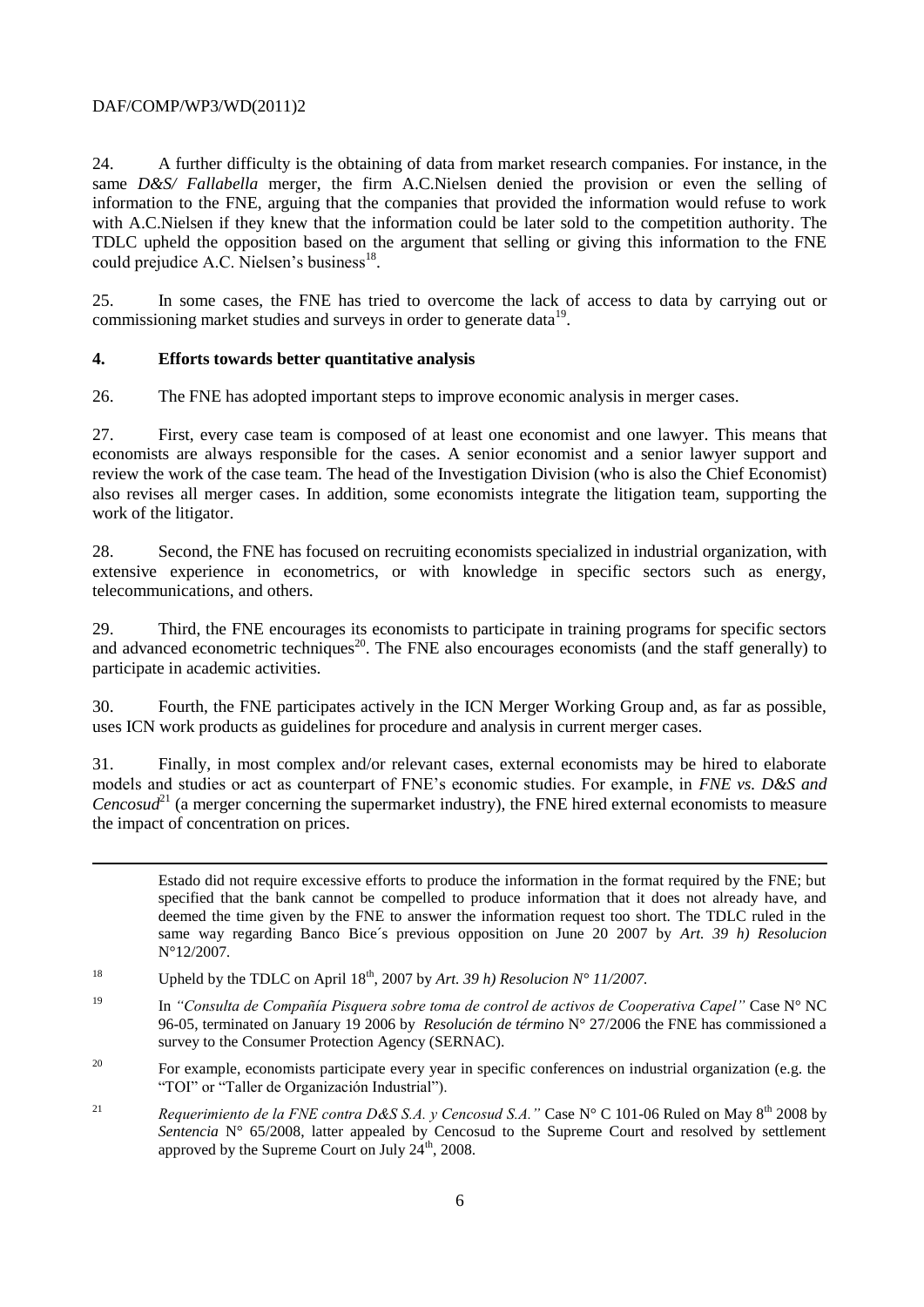32. Also in the supermarket industry, in  $A\ell \nu / D \& S^{22}$  (a case pending of resolution by the TDLC) the FNE hired external economists to arbitrate the FNE's economic studies and results.

# **5. Case Law**

# *5.1 Alvi/D&S(Walmart) (2010)<sup>23</sup>*

#### *5.1.1 Facts*

33. The FNE submitted to the TDLC the takeover by D&S (Walmart in Chile) – the leading supermarkets chain in the country – of Alvi, the largest wholesale distributor for supermarkets in Chile. There are significant overlaps in some segments of the industry. In particular, the wholesale format is frequently used by lower-income consumers who buy products in bulk for family supply. Wholesale distributors have therefore adapted part of their offer to the needs of these consumers. In this particular segment Alvi exerts competitive pressure on D&S. Without that pressure D&S would be able to significantly raise its prices. The FNE is arguing that for this reason and the concentrated market structure, the merger would have anticompetitive effects.

### *5.1.2 Economic analysis*

34. The FNE carry out a study to estimate the rise in prices of a basket of products assuming that Alvi will not be market player after the merger $^{24}$ .

35. Alvi' ability to discipline D&S' prices was estimated with data of the city of Santiago. The econometric model related an index of D&S's selling prices with three dummy variables indicating: the presence of Alvi in the vicinity – i.e. within different radius or "isochrones" fixed by journey time by car (considering 5, 10 and 15 minutes) from each of the premises used as dependent variables; concentration levels for each local area (with a pre-defined geographic market and 10 min. isochrones) and format of store (convenience store, hypermarket, etc.); and district (borough, town), etc.

36. In the analysis, the FNE used an unbalanced panel with monthly D&S sales data from January 2006 to June 2010. There was a negative effect on the pricing policy applied by each local D&S supermarket, caused by the presence of a near Alvi supermarket. The estimations were done using OLS, Random and Fixed effects. The effect was significant and robust to different specifications used in the study. The presence of an Alvi supermarket 5 minutes away from D&S made D&S's selling price index fall a 1.5%. The presence of an Alvi supermarket 10 minutes away from D&S made the selling price index fall a 1%. The effect on the same price was even lower in a 15 minute isochrones.

37. Based on the coefficients obtained, the FNE estimated the effect of the merger. The conclusion was that the new entity would have the ability to increase prices of certain stores between 2% and 3.4%.

 $22$ <sup>22</sup> "*Consulta de FNE sobre toma de control de Alvi Supermercados Mayoristas S.A. por Distribución y Servicio D&S S.A."* case N° NC 383-10, Pending.

<sup>23</sup> "*Consulta de FNE sobre toma de control de Alvi Supermercados Mayoristas S.A. por Distribución y Servicio D&S S.A."* case N° NC 383-10, Pending.

<sup>&</sup>lt;sup>24</sup> The economic analysis developed by the FNE in this case used as primary reference the paper developed by Orley Ashenfelter, David Ashmore, Jonathan Baker, Suzanne Gleason and Daniel Hosken (2004) *"Econometric Methods in Staples"* to examine the possible effects the acquisition of Alvi will have on sales prices of supermarket chain D&S.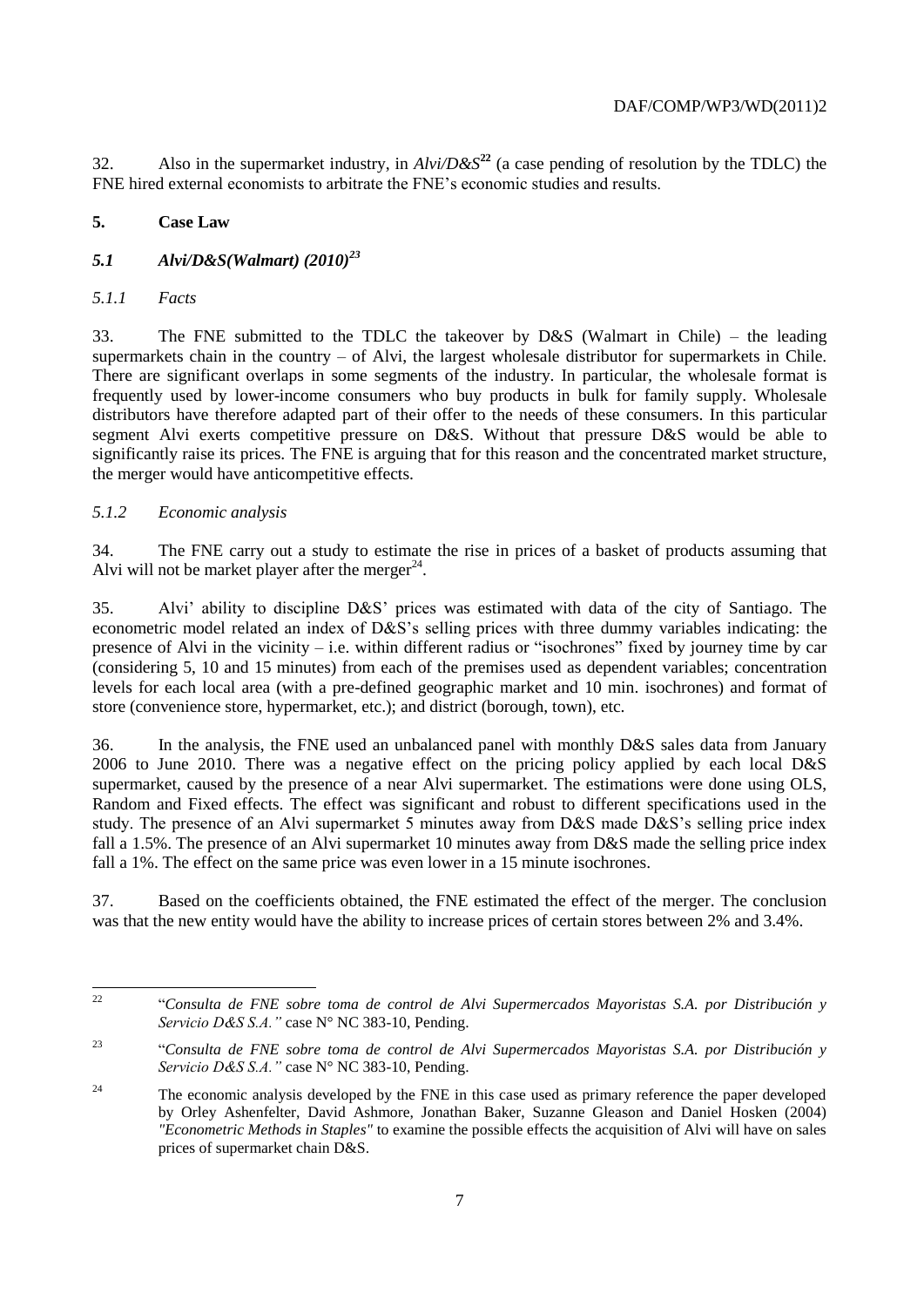38. An index of selling prices in Walmart supermarkets was required for the analysis. The index considered 48 categories of products, including more than 6,000 products sold. As a first step for the construction of the mentioned price index, a representative basket of goods was assembled for each local D&S's supermarket. In order to assess the robustness of the econometric model, three ways to build the basket were tested<sup>25</sup>. The results of the model using price indexes derived from the three baskets where consistent

*5.1.3 Ruling* 

39. The case is pending of resolution.

*5.2 FNE vs. D&S and Cencosud (2008)<sup>26</sup>*

*5.2.1 Facts*

40. The FNE filed a complaint against the two major supermarkets chains in Chile, D&S and Cencosud. Both chains had initiated a growing strategy consisting in the acquisition of rather small, regional supermarket chains. The complaint requested the TDLC to impose both firms the duty to consult any further supermarket acquisition in which they directly or indirectly participate. It also aimed to agree on a "code of good practices" that ruled the relation with suppliers. The FNE based its request on the firms' position in the market, the market structure, and the effect of entry caused by their growing strategy. Additionally, the FNE requested the establishment of a convention on general contractual terms with small and medium-sized suppliers.

41. The FNE questioned the aggressive and publicized growth strategy of both D&S and Cencosud, which was based on the (hostile) takeover of competitors and acquisition of suitable land for location of supermarkets. The strategy had resulted both in the elimination of competition and the creation of artificial barriers to entry.

42. Moreover, the FNE argued that both chains had abused their market power in their relationships with suppliers, imposing subjective, arbitrary and unpredictable buying conditions, altering conditions previously agreed upon and frustrating contract expectations.

### *5.2.2 Economic Analysis*

43. During the trial, the economic discussion centred on whether greater concentration in the supermarket industry resulted from actual price increases. The FNE hired external consultants to determine to what extent market concentration was linked to increase in prices $2^7$ .

<sup>25</sup> i) the first basket was constructed by weighting the different categories of products, from the weights used by the National Statistics Institute (INE) to construct the basket used to calculate the Consumer Price Index (CPI), ii) the second basket, used as weights the relative weight of each product lines in total sales for D&S; iii) the third basket was constructed using as weights the relative weights of each of the product lines in the sales of the supermarket format aimed at low socioeconomic segments (this, since Alvi is a supermarket frequented mainly by people belonging to this segment socioeconomic status).

<sup>&</sup>lt;sup>26</sup> "Requerimiento de la FNE contra D&S S.A. y Cencosud S.A. " Case N° C 101-06 Ruled on May 8<sup>th</sup>, 2008 by *Sentencia* N° 65/2008, latter appealed by Cencosud to the Supreme Court and resolved by settlement approved by the Supreme Court on July  $24^{\text{th}}$ , 2008.

<sup>27</sup> The empirical work of the case is contained in two reports: "*The relationship between food prices and the concentration of supermarkets in Chile: evidence from a dynamic panel model and analysis of the impacts of proposed mergers Industry ",* (commissioned by the FNE and available at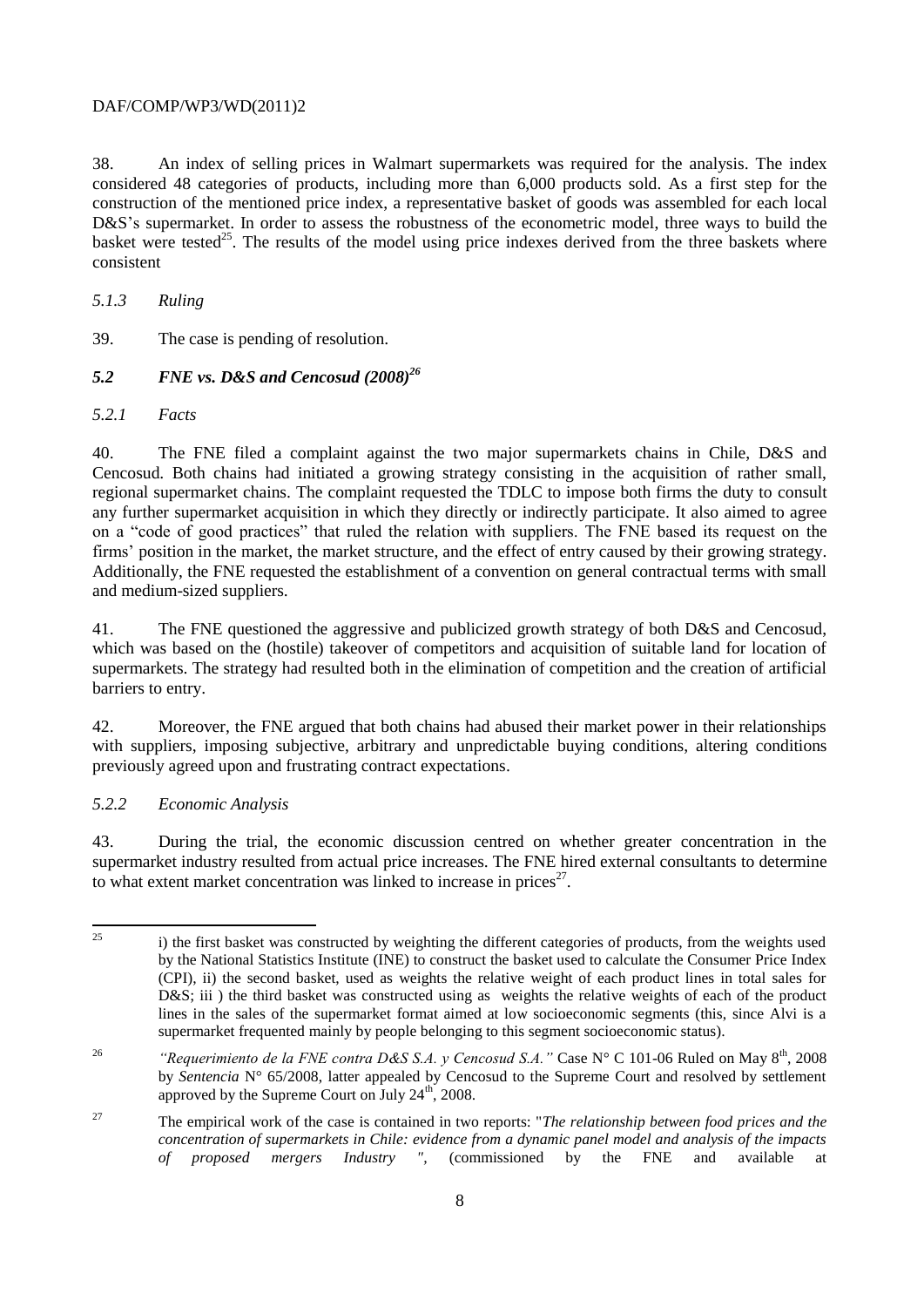44. The study considered a dynamic panel model to explain how market concentration affects a basket of food prices (for a sample of 24 cities in Chile). Market concentration was measured by the HHI and controlling factors, such as local costs and market size, among others, were used. The results indicated that market concentration has a significant positive effect on food prices. The model took into account considered constant effects for all cities and a lag in the price of the food basket. Monthly data from January 1998 to March 2006 was used for 52 food products in 24 cities. In the model, each city was considered as the relevant geographical market.

45. A second model estimated the influence that high market prices might have on entry. A panel model with fixed effects was estimated, using the HHI as the dependent variable, and as independent variables the same lagged index and 24 lags of the price index of the food basket. The results obtained indicated that prices do not affect future market concentration, which is an indication of the existence of barriers to market entry.

# *5.2.3 Ruling*

46. Before the ruling, one of the defendants, D&S, settled with the FNE and committed to pre-notify future acquisitions and implement general contractual terms agreed with small and medium-sized suppliers. Due to the settlement, the trial continued only with Cencosud as defendant.

47. In its judgement, the TDLC only partially upheld the FNE's position. The TDLC ordered the undertaking to pre-notify any future merger in the supermarket industry in which Cencosud wishes to participate, either directly or indirectly. However, it did not accepted the creation of a "code of good practices" that ruled the relations between Cencosud and its suppliers.

48. The ruling considered the increase in market concentration, the perceived entry barriers, Cencosud's position in the analyzed relevant markets, and the negative effects on competition due to Cencosud's acquisition of competitors. The TDLC concluded that growth strategies by the defendant based on takeovers of rival companies may in some cases restrict or hinder competition significantly.

49. The FNE appealed the TDLC's decision. However, the parties reached a settlement before Supreme Court's final hearing. In the settlement, Cencosud committed itself to consult with the FNE any future acquisition in the supermarket market.

50. As a result, the case resulted in *de facto* mandatory notification system applicable to both Cencosud and D&S.

### *5.3 D&S-/Fallabella (2008) <sup>28</sup>*

### *5.3.1 Facts*

 $\overline{a}$ 

51. The procedure was initiated by a voluntary consultation by D&S and Falabella. Both companies participated in several types of retail businesses. The main business of Falabella was sales through

<sup>28</sup> *"Consulta sobre Fusión de D&S y Falabella"* Case N° NC 199-07 Ruled on January 31 2008 by *Resolusión* N° 24 /2008.

[http://www.tdlc.cl/DocumentosMultiples/Informe%20Aldo%20González%20y%20Andrés%20Gómez%20](http://www.tdlc.cl/DocumentosMultiples/Informe%20Aldo%20González%20y%20Andrés%20Gómez%20Lobo%20(final).pdf)) [Lobo%20\(final\).pdf\)](http://www.tdlc.cl/DocumentosMultiples/Informe%20Aldo%20González%20y%20Andrés%20Gómez%20Lobo%20(final).pdf)); and *"The concentration-price relationship when an industry changes supermarkets in Chile 1998-2006"* (commissioned by Cencosud and available at: [http://www.tdlc.cl/DocumentosMultiples/Informe%20Diaz%20Galetovic%20y%20Sanhueza.pdf\)](http://www.tdlc.cl/DocumentosMultiples/Informe%20Diaz%20Galetovic%20y%20Sanhueza.pdf). The main text only refers to the former.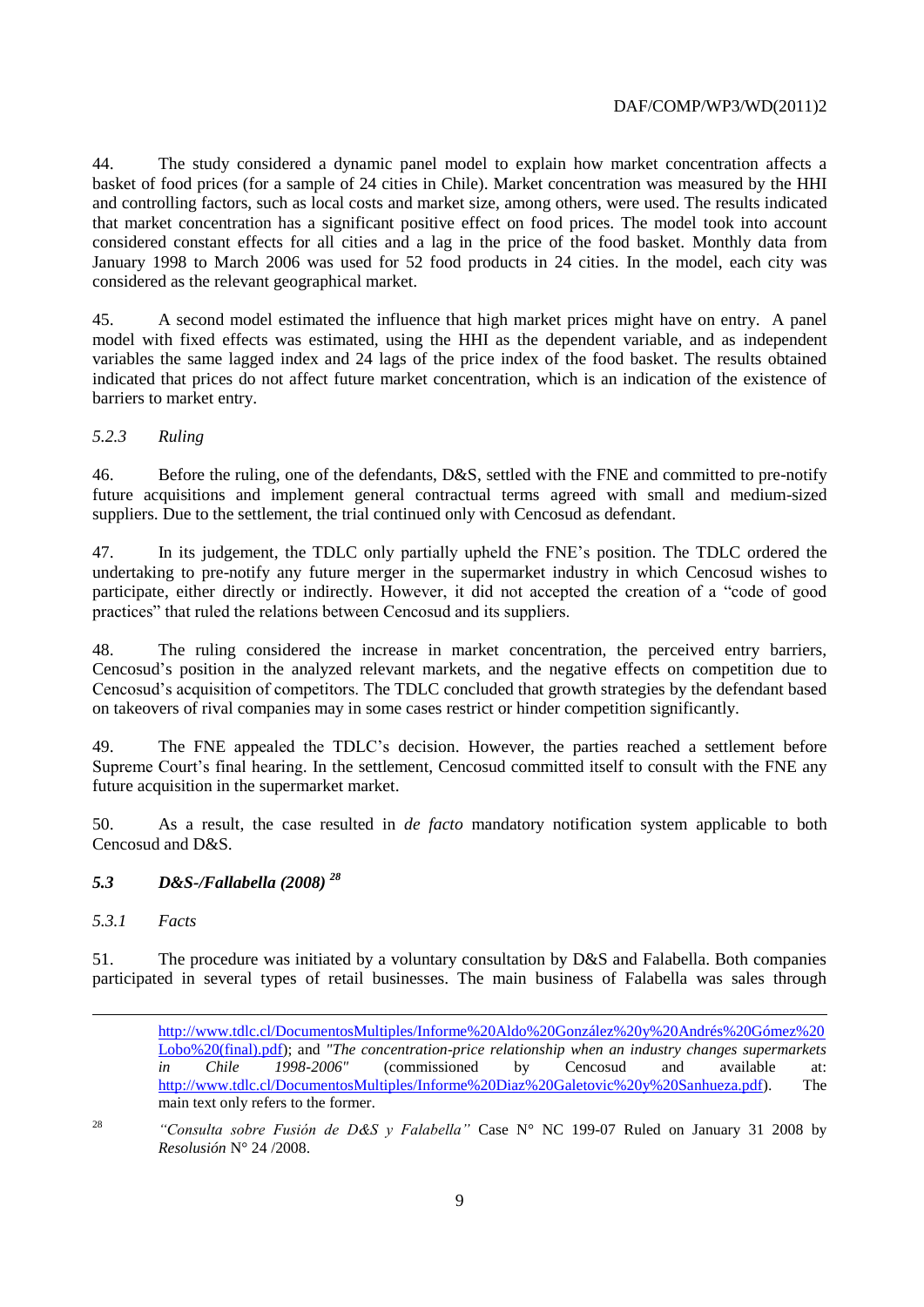department stores and the main business of D&S was sales through supermarkets. Both parties participated in the supermarket industry, where D&S was the dominant player.

## *5.3.2 Economic analysis*

52. FNE's economic analysis centred on identifying the risks the merger would produce in the supermarket industry, considering that Falabella participated in a set of businesses that gave rise to economies of scope significant enough to defy D&S in that industry. On the other hand, the player with more possibilities of expansion in the supermarket industry was Falabella, which would have the ability of bringing to an end the follow-the-leader structure prevailing in the market due to D&S's expansion (D&S had a market share of 33.5%. Its post-merger market share would increase up to around 38.5%).

53. The merger between Falabella and the biggest player in the supermarket industry was found to eliminate important competitive pressure in the relevant market. There were both unilateral and coordinated competitive risks.

54. The merging parties commissioned a study to external economists which included an econometric model that tested the effect on D&S's margins in the areas where Falabella's supermarkets were present. The study built a cross section data base for all the national territory, using monthly data of sales, quantity sold, and costs for D&S from November 2006 to February 2007, and total sales from the other supermarkets (distinguishing each establishment). For each of the 99 relevant markets<sup>29</sup> the data base reflected D&S's margins, HHI, number of establishments, number of supermarket chains and market shares of each of the supermarket chains.

55. Estimating a simple model through the OLS method, the study found that the presence of a single Falabella store in the relevant market had the effect of reducing D&S's margins. This conclusion supported the FNE's view of the industry. Thus the FNE argued that the supermarket business should be excluded from the merger and, for that purpose, Falabella should sell to a third party its supermarket business prior to the merger.

56. The TDLC gave a different definition of the relevant market. It considered that both companies were relevant in a number of businesses such as real estate, home centers, supermarkets, travel agencies, shopping centers, business banking and credit. Their presence in these industries allowed them to benefit from important economies of scope. Competition in some of niches depended on the simultaneous presence of strong and integrated players in several of these businesses.

57. Consequently, the merger concerned a wider relevant market than the mere sum of relevant markets where an overlap was found. The TDLC called this market "integrated retail". In the TDLC's opinion, the merger would have meant the creation of a dominant player in the integrated retail and in virtually all its segments. Also, the merged entitity would have had the ability to leverage its market power to other areas of retail business in which it decides to participate in the future.

# *5.3.3 Ruling*

58. The TDLC blocked the merger. First, the TDLC sustained that the merger would allow the creation of a dominant undertaking in the integrated retail market (dominant in virtually all segments of the market). The dominant firm would also have the ability to use its market power in other business areas in which it may participate in the future.

<sup>29</sup> The relevant market was defined as all the supermarkets that where within a 5 KM around each D&S supermarket.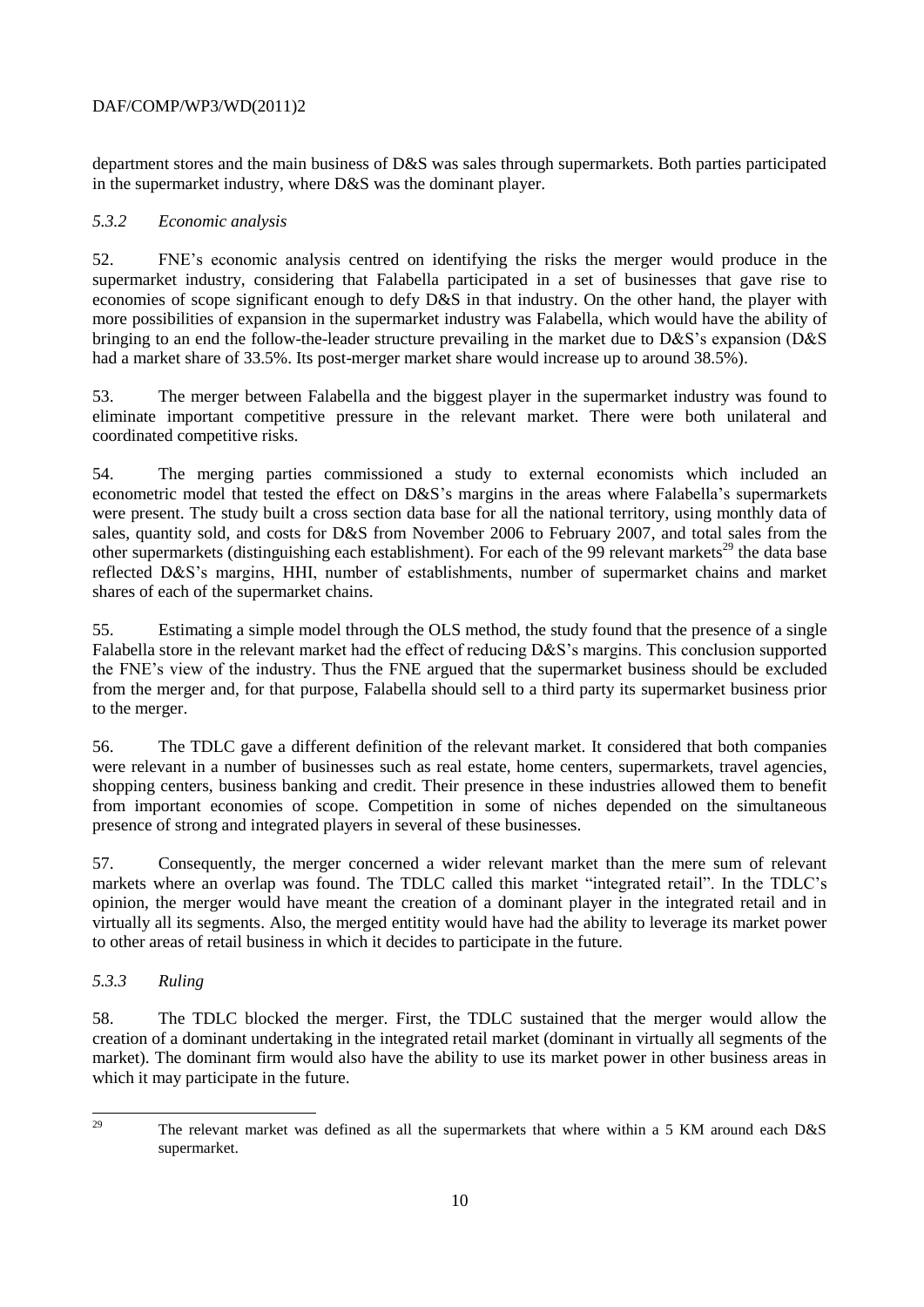59. Given the size of Chilean economy and the existent entry barriers in the integrated retail market, the TDLC found that enough entry by a new defiant competitor was unlikely.

60. The TDLC also held that the merger would substantially reduce competition in the relevant market (which, in addition, is of significant importance to final consumers).

61. The efficiencies the merging parties suggested were not sufficiently proven. When they were proved, the TDLC deemed the efficiencies did not have the ability to compensate the anticompetitive risks produced by the merger.

62. Finally, the TDLC considered that no remedies were sufficient or adequate to compensate or minimize the competitive risks that the merger entailed.

# *5.4 Compañía Pisquera/Cooperativa Capel (2006)<sup>30</sup>*

# *5.4.1 Facts*

63. Cooperativa Capel, the biggest Chilean producer of "pisco"<sup>31</sup>, was looking for a strategic partner. With that aim, it carried out an international tender in which only Compañía Pisquera ("Control") participated. Control was the only competitor that elaborates pisco in Chile. Control requested the TDLC to decide whether the merger would hinder competition in the Chilean market.

# *5.4.2 Economic Analysis*

64. The FNE carried out a market study in order to obtain the necessary data to run the hypothetical monopolist test. External economists also estimated cross-elasticities to gauge the degree of substitution between pisco and other "spirits".

65. In order to estimate the effects the merger would have on competition, the analysis focused on the possibilities of substitution amongst different alcoholic beverages (i.e. this was the relevant market).

66. The FNE analyzed the relevant market based on a survey commissioned to the Consumer Protection Agency, which related the demand for pisco and potential increases in prices, and the substitution levels with other alcoholic beverages<sup>32</sup>. The survey consisted of an internet survey to be answered voluntarily by  $e$ -mail $^{33}$ .

 $30^{\circ}$ <sup>30</sup> *"Consulta de Compañía Pisquera sobre toma de control de activos de Cooperativa Capel"* Case N° NC 96-05, terminanted on January 19 2006 by *Resolución de término* N° 27/2006, the consultant *Compañía Pisquera*, withdrew its consultation on January 16 2006 (because *Cooperativa Capel* did not want to go forth with the merger).

<sup>31</sup> Alcoholic drink based on a distillate of grapes.

 $32$  Additionally, the FNE analyzed: i) foreign case law on market definition for alcoholic beverages; ii) statistic and economic studies on the national pisco market provided by third parties in the trial; iii) the behavior of undertakings producing alcoholic and non alcoholic beverages; and finally iv) the opinion of supermarkets and wholesale distributors of those products.

<sup>33</sup> 570 answers where received, and they can be classified in the following way:

<sup>•</sup> Sex: 55.9% masculine and 44.1% feminine

<sup>•</sup> Socio economic income: 57.4% was classified with a monthly income over us\$1,400; 35% was classified with a monthly income between us\$500 and \$1,400